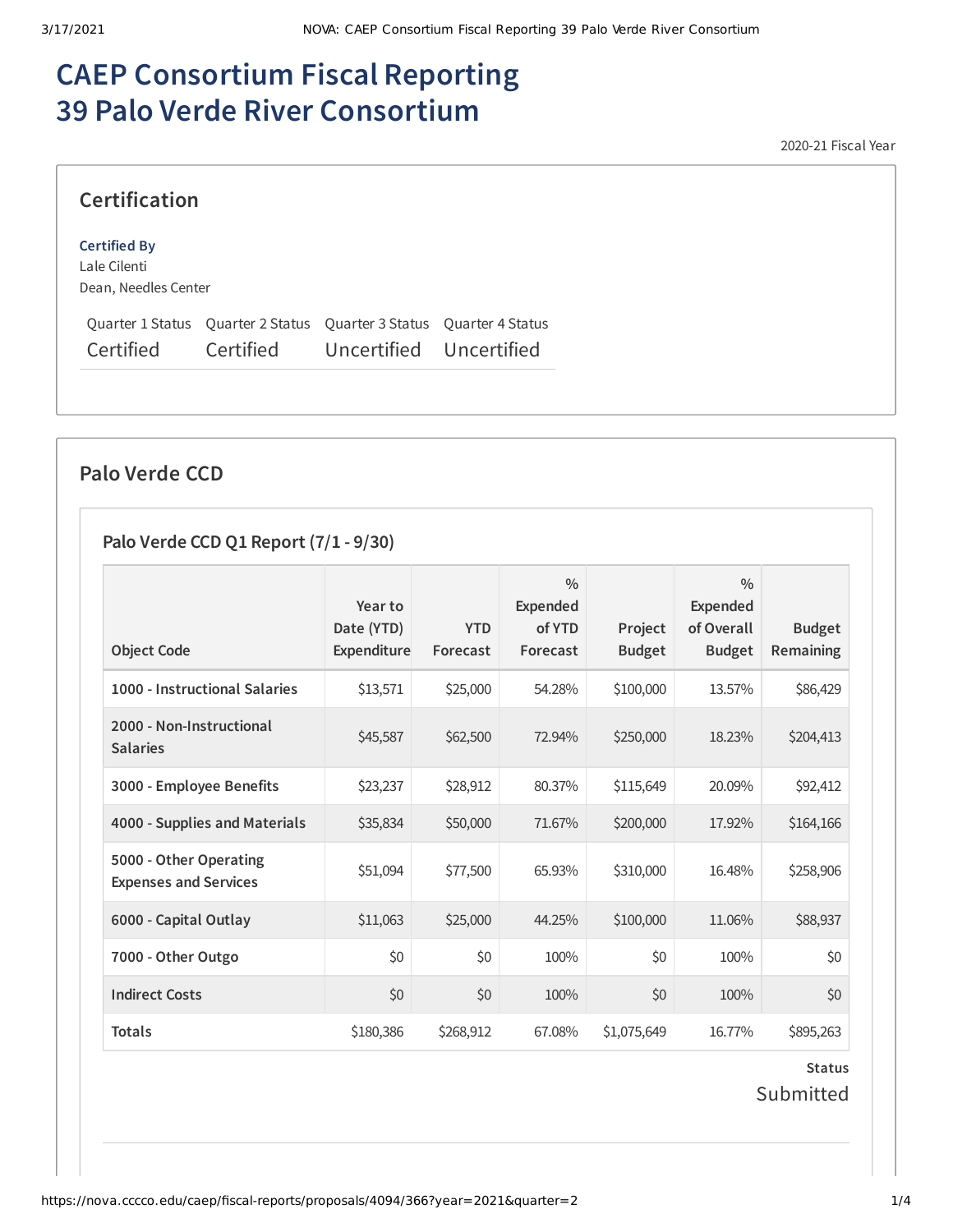#### **Palo Verde CCD Q2 Report (10/1 - 12/31)**

| <b>Object Code</b>                                     | Year to<br>Date (YTD)<br>Expenditure | <b>YTD</b><br>Forecast | $\frac{0}{0}$<br><b>Expended</b><br>of YTD<br>Forecast | Project<br><b>Budget</b> | $\frac{0}{0}$<br><b>Expended</b><br>of Overall<br><b>Budget</b> | <b>Budget</b><br><b>Remaining</b> |
|--------------------------------------------------------|--------------------------------------|------------------------|--------------------------------------------------------|--------------------------|-----------------------------------------------------------------|-----------------------------------|
| 1000 - Instructional Salaries                          | \$27,143                             | \$50,000               | 54.29%                                                 | \$100,000                | 27.14%                                                          | \$72,857                          |
| 2000 - Non-Instructional<br><b>Salaries</b>            | \$97,110                             | \$125,000              | 77.69%                                                 | \$250,000                | 38.84%                                                          | \$152,890                         |
| 3000 - Employee Benefits                               | \$44,117                             | \$57,825               | 76.29%                                                 | \$115,649                | 38.15%                                                          | \$71,532                          |
| 4000 - Supplies and Materials                          | \$44,579                             | \$100,000              | 44.58%                                                 | \$200,000                | 22.29%                                                          | \$155,421                         |
| 5000 - Other Operating<br><b>Expenses and Services</b> | \$118,569                            | \$155,000              | 76.5%                                                  | \$310,000                | 38.25%                                                          | \$191,431                         |
| 6000 - Capital Outlay                                  | \$11,063                             | \$50,000               | 22.13%                                                 | \$100,000                | 11.06%                                                          | \$88,937                          |
| 7000 - Other Outgo                                     | \$0                                  | \$0                    | 100%                                                   | \$0                      | 100%                                                            | \$0                               |
| <b>Indirect Costs</b>                                  | \$0                                  | \$0                    | 100%                                                   | \$0                      | 100%                                                            | \$0                               |
| <b>Totals</b>                                          | \$342,581                            | \$537,825              | 63.7%                                                  | \$1,075,649              | 31.85%                                                          | \$733,068                         |

### **Summary of Activities:**

## **Status Submitted**

## **Allocation Year Closeout: 2018-19**

I have reviewed the financial reports for my agency and confirm that all funds for this allocation year have been spent.

**2018-19 Reverted Funds:**

\$0

.

**2018-19 Status** Closed

**Submitting Authority** Ms. Lale Cilenti, Dean, Needles Center

**Palo Verde CCD Q3 Report (1/1 - 3/31)**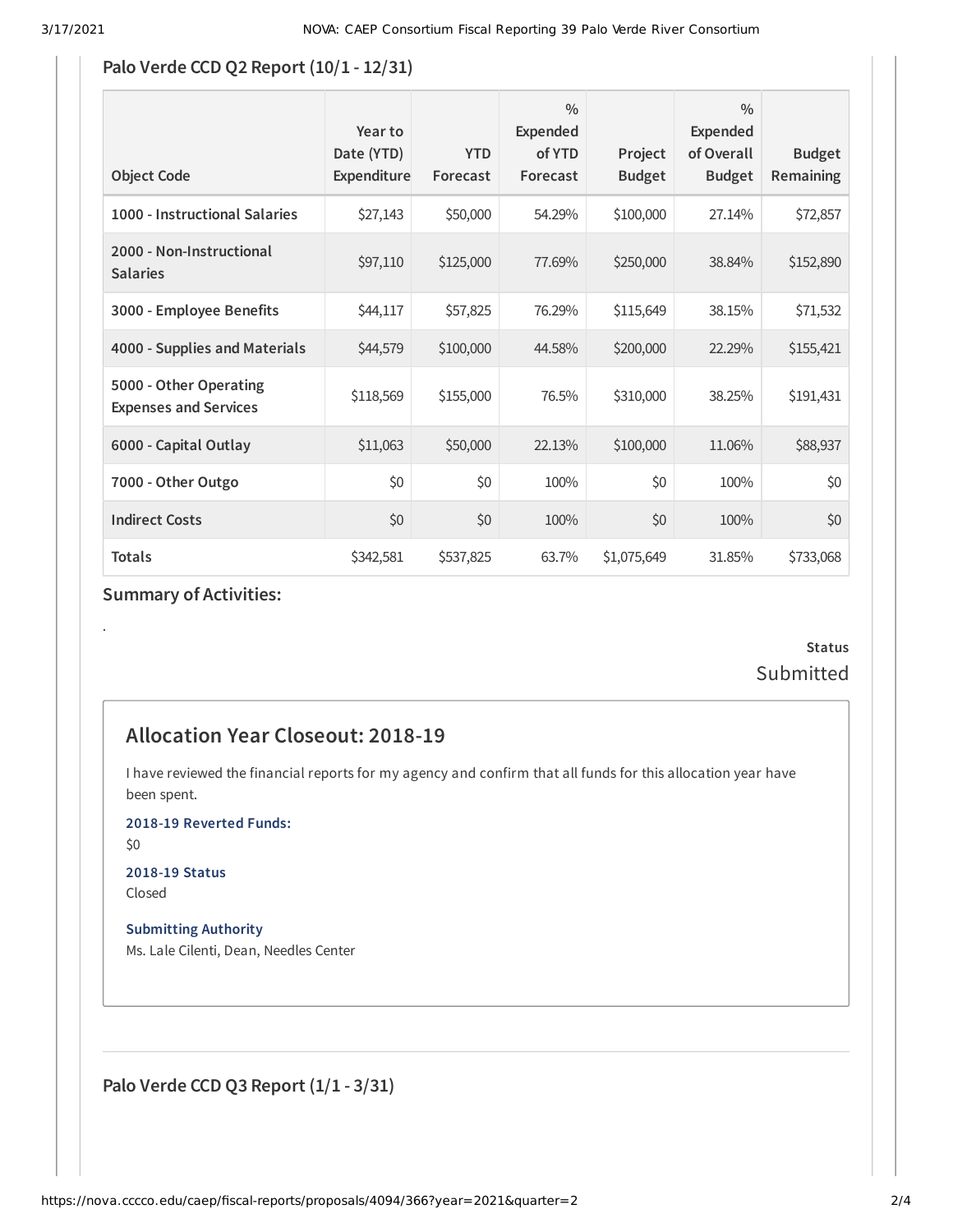3/17/2021 NOVA: CAEP Consortium Fiscal Reporting 39 Palo Verde River Consortium

| <b>Object Code</b>                                     | Year to<br>Date (YTD)<br>Expenditure | <b>YTD</b><br>Forecast | $\frac{0}{0}$<br><b>Expended</b><br>of YTD<br>Forecast | Project<br><b>Budget</b> | $\frac{0}{0}$<br><b>Expended</b><br>of Overall<br><b>Budget</b> | <b>Budget</b><br><b>Remaining</b> |
|--------------------------------------------------------|--------------------------------------|------------------------|--------------------------------------------------------|--------------------------|-----------------------------------------------------------------|-----------------------------------|
| 1000 - Instructional Salaries                          | \$27,143                             | \$75,000               | 36.19%                                                 | \$100,000                | 27.14%                                                          | \$72,857                          |
| 2000 - Non-Instructional<br><b>Salaries</b>            | \$97,110                             | \$187,500              | 51.79%                                                 | \$250,000                | 38.84%                                                          | \$152,890                         |
| 3000 - Employee Benefits                               | \$44,117                             | \$86,737               | 50.86%                                                 | \$115,649                | 38.15%                                                          | \$71,532                          |
| 4000 - Supplies and Materials                          | \$44,579                             | \$150,000              | 29.72%                                                 | \$200,000                | 22.29%                                                          | \$155,421                         |
| 5000 - Other Operating<br><b>Expenses and Services</b> | \$118,569                            | \$232,500              | 51%                                                    | \$310,000                | 38.25%                                                          | \$191,431                         |
| 6000 - Capital Outlay                                  | \$11,063                             | \$75,000               | 14.75%                                                 | \$100,000                | 11.06%                                                          | \$88,937                          |
| 7000 - Other Outgo                                     | \$0                                  | \$0                    | 100%                                                   | \$0                      | 100%                                                            | \$0                               |
| <b>Indirect Costs</b>                                  | \$0                                  | \$0                    | 100%                                                   | \$0                      | 100%                                                            | \$0                               |
| <b>Totals</b>                                          | \$342,581                            | \$806,737              | 42.47%                                                 | \$1,075,649              | 31.85%                                                          | \$733,068                         |

## **Status**

## Unsubmitted

**Palo Verde CCD Q4 Report (4/1 - 6/30)**